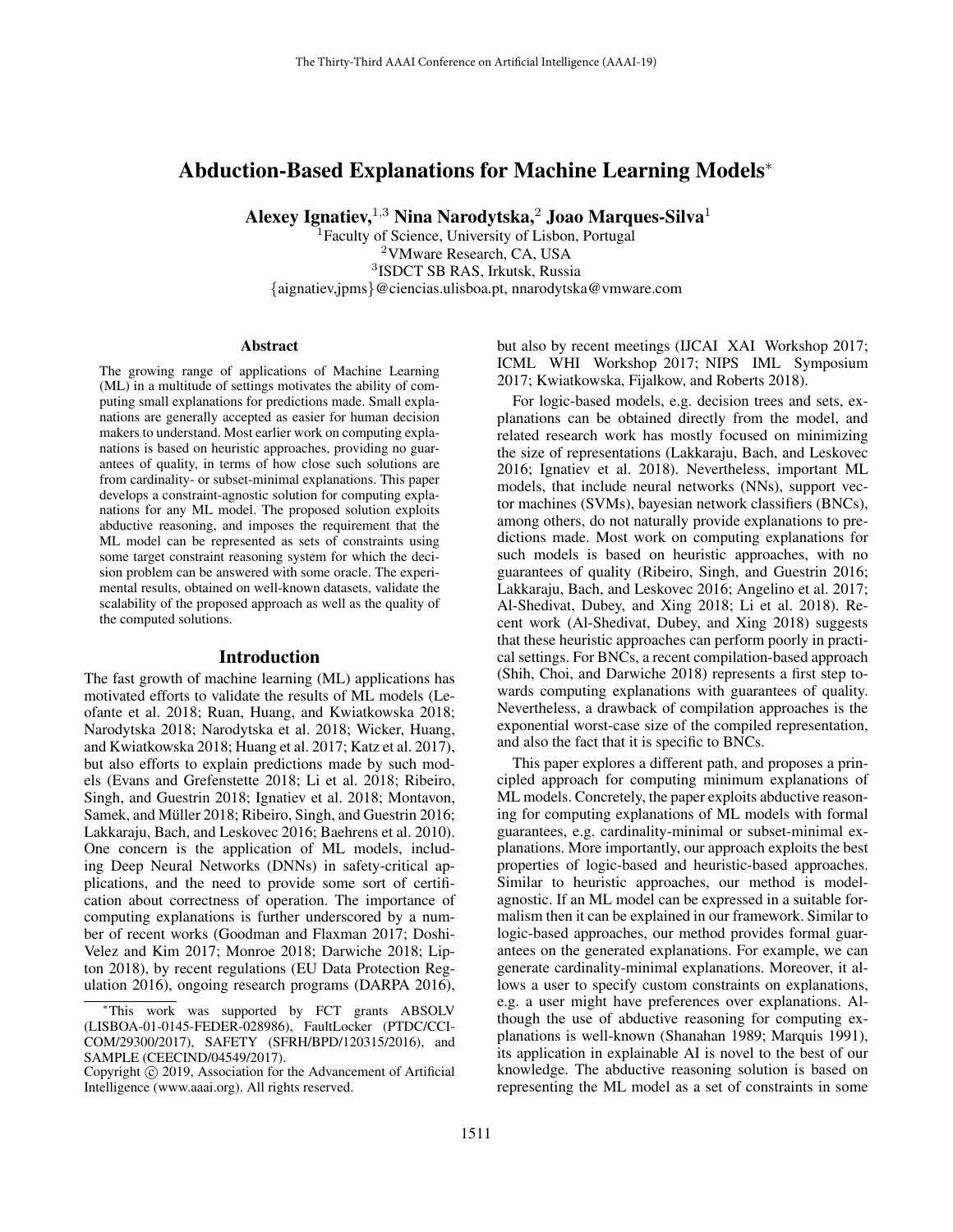theory (e.g. a decidable theory of first-order logic). The ML model prediction explanation approach proposed in this paper imposes mild requirements on the target ML model and the constraint reasoning system used. One must be able to encode the ML model as a set of constraints, and the constraint reasoning system must be able to answer entailment queries.

To illustrate the application of abductive reasoning for computing explanations, the paper focuses on Neural Networks. As a result, a recently proposed encoding of NNs into Mixed Integer Linear Programming is used (Fischetti and Jo 2018). This encoding is also evaluated with Satisfiability Modulo Theories (SMT) solvers. Although other recently proposed MILP encodings could be considered (Tjeng and Tedrake 2017), the most significant differences are in the algorithm used.

The experimental results, obtained on representative problem instances, demonstrate the scalability of the proposed approach, and confirm that small explanations can be computed in practice.

## Background

Propositional Formulas, Implicants and Abduction. We assume definitions standard in propositional logic and satifiability (Biere et al. 2009), with the usual definitions for (CNF) formulas, clauses and literals. Where required, formulas are viewed as sets of clauses, and clauses as sets of literals. For propositional formulas, a(n) (partial) assignment is a (partial) map from variables to  $\mathbb{B} = \{0, 1\}$ . A satisfying assignment is such that the valuation of the formula (under the usual semantics of propositional logic) is 1. Throughout the paper, assignments will be represented as conjunctions of literals. Moreover, let  $F$  be a propositional formula defined on a set of variables  $X = \{x_1, \ldots, x_n\}$ . A literal is either a variable  $x_i$  or its complement  $\neg x_i$ . A term is a set of literals, interpreted as a conjunction of literals. A term  $\pi$  is an *implicant* if  $\pi \models \mathcal{F}$ . An implicant  $\pi$  is a *prime implicant* if  $\pi \models \mathcal{F}$ , and for any proper subset  $\pi' \subsetneq \pi$ ,  $\pi' \nvDash \mathcal{F}$  (Marquis 2000). A prime implicant  $\pi$  given a satisfying assignment  $\mu$  is any prime implicant  $\pi \subseteq \mu$ . Given a CNF formula and a satisfying assignment, a prime implicant can be computed in polynomial time. For an arbitrary propositional formula, given a satisfying assignment, a prime implicant can be computed with a linear number of calls to an NP solver (e.g. (Liberatore 2005)). In contrast, computing the shortest prime implicant is hard for  $\Sigma_2^P$  (Liberatore 2005), the second level of the polynomial hierarchy.

Let  $F$  denote a propositional theory which, for the goals of this paper can be understood as a set of clauses. Let  $H$ and  $\mathcal E$  be respectively a set of hypotheses and a set of manifestations (or the evidence), which often correspond to unit clauses, but can also be arbitrary clauses.

A propositional abduction problem (PAP) is a 5-tuple  $P = (\mathcal{V}, \mathcal{H}, \mathcal{E}, \mathcal{F}, c)$ . V is a finite set of variables.  $\mathcal{H}, \mathcal{E}$  and  $F$  are CNF formulas representing, respectively, the set of hypotheses, the set of manifestations, and the background theory. c is a cost function associating a cost with each clause of  $\mathcal{H}, c: \mathcal{H} \to \mathbb{R}^+$ .

Given a background theory F, a set  $S \subseteq H$  of hypotheses is an explanation (for the manifestations) if: (i) S entails the manifestations  $\mathcal E$  (given  $\mathcal F$ ); and (ii) S is consistent (given  $F$ ). The propositional abduction problem consists in computing a minimum size explanation for the manifestations subject to the background theory, e.g. (Eiter and Gottlob 1995; Saikko, Wallner, and Järvisalo 2016; Ignatiev, Morgado, and Marques-Silva 2016).

#### Definition 1 (Minimum-size explanations for P) *Let*

 $P = (\mathcal{V}, \mathcal{H}, \mathcal{E}, \mathcal{F}, c)$  *be a PAP. The set of explanations of P is given by the set*  $Exp(P) = \{S \subseteq$  $\mathcal{H} \mid \mathcal{F} \wedge \mathcal{S} \nvDash \bot$ ,  $\mathcal{F} \wedge \mathcal{S} \models \mathcal{E}$ *}. The minimum-cost solutions of P* are given by  $\text{Expl}_c(P) = \text{argmin}_{E \in \text{Expl}(P)} (c(E)).$ 

Subset-minimal explanations can be defined similarly. Moreover, throughout the paper the cost function assigns unit cost to each hypothesis, and so we use the following alternative notation for a PAP  $P, P = (\mathcal{V}, \mathcal{H}, \mathcal{E}, \mathcal{F})$ .

First Order Logic and Prime Implicants. We assume definitions standard in first-order logic (FOL) (e.g. (Gallier 2003)). Given a signature  $S$  of predicate and function symbols, each of which characterized by its arity, a theory  $\mathcal T$  is a set of first-order sentences over  $S$ .  $S$  is extended with the predicate symbol =, denoting logical equivalence. A model M is a pair  $M = (U, \mathcal{I})$ , where U denotes a universe, and  $\mathcal{I}$ is an interpretation that assigns a semantics to the predicate and function symbols of  $S$ . A set  $V$  of variables is assumed, which is distinct from S. A (partial) assignment  $\nu$  is a (partial) function from  $V$  to  $U$ . Assignments will be represented as conjunctions of literals (or *cubes*), where each literal is of the form  $v = u$ , with  $v \in V$  and  $u \in U$ . Throughout the paper, cubes and assignments will be used interchangeably. The set of free variables in some formula  $\mathcal F$  is denoted by free $(F)$ . Assuming the standard semantics of FOL, and given an assignment  $\nu$  and corresponding cube C, the notation  $M, C \models \mathcal{F}$  is used to denote that  $\mathcal{F}$  is true under model M and cube C (or assignment  $\nu$ ). In this case  $\nu$  (resp. C) is referred to as satisfying assignment (resp. cube), with the assignment being partial if  $|C| < |\mathcal{V}|$  (and so if  $\nu$  is partial). A solver for some FOL theory  $T$  is referred to as a  $T$ -oracle.

A well-known generalization of prime implicants to FOL (Marquis 1991) will be used throughout.

**Definition 2** Given a FOL formula F with a model  $M =$  $(U, \mathcal{I})$ *, a cube* C *is a prime implicant of* F *if* 

- *1.*  $M, C \models \mathcal{F}$ .
- 2. If C' is a cube such that  $M, C' \vDash F$  and  $M, C' \vDash C$ , then  $\mathcal{M}, C \vDash C'.$

A smallest prime implicant is a prime implicant of minimum size. Smallest prime implicants can be related with minimum satisfying assignments (Dillig et al. 2012). Finally, a prime implicant C of F and M given a cube  $C'$  is a prime implicant of F such that  $C \subseteq C'$ .

Satisfiability Modulo Theories (SMT) represent restricted (and often decidable) fragments of FOL (Barrett et al. 2009). All the definitions above apply to SMT.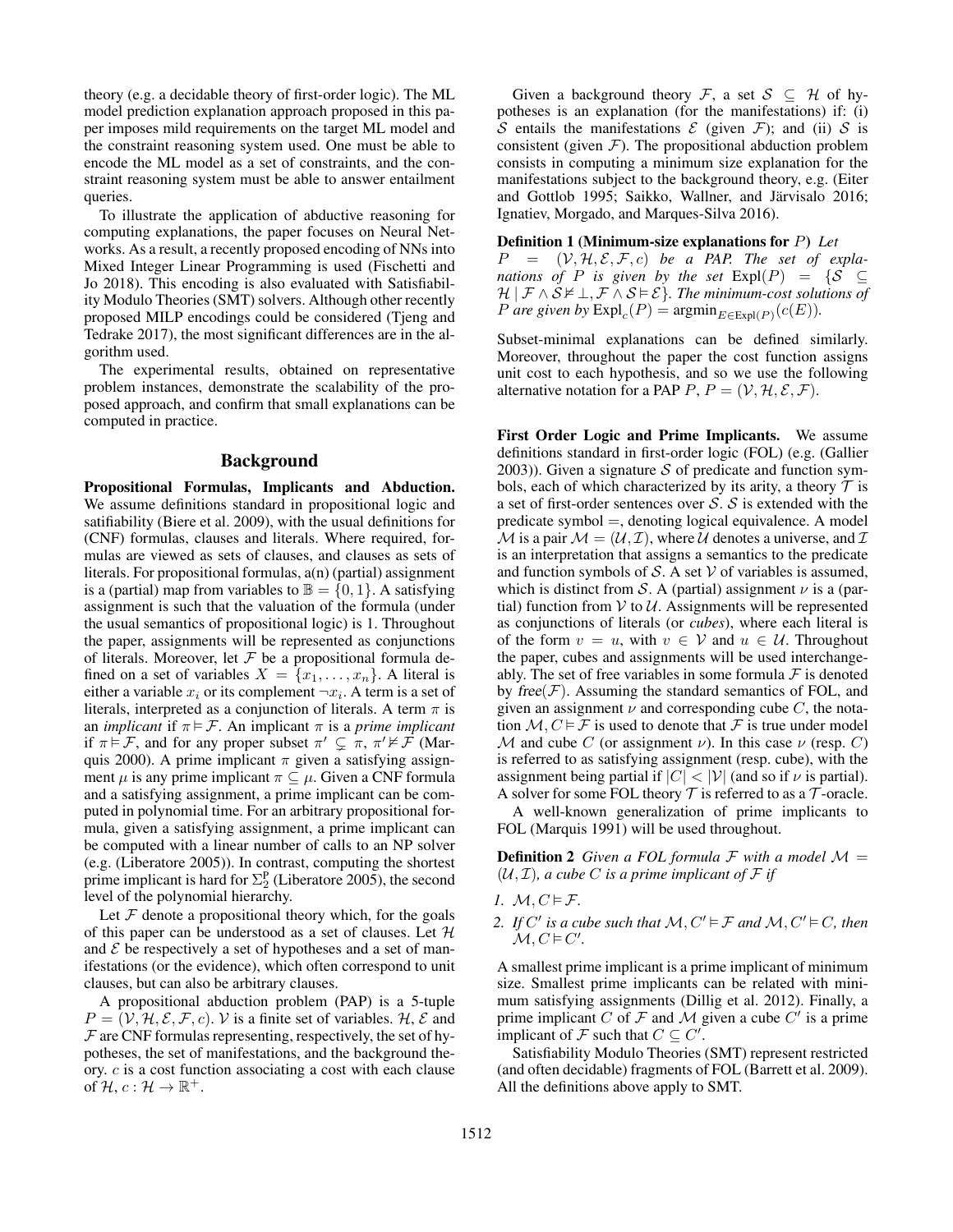Mixed Integer Linear Programming (MILP). In this paper, a MILP is defined over a set of variables  $V$ , which are partitioned into real (e.g.  $Y$ ), integer (e.g.  $W$ ) and Boolean (e.g. Z) variables.

$$
\begin{array}{ll}\n\text{min} & \sum_{v_j \in V} c_j v_j \\
\text{s.t.} & \sum_{v_j \in V} a_{ij} v_j \le b_i \quad 1 \le i \le K\n\end{array} \tag{1}
$$

where  $\{b_1, \ldots, b_K\}$  can either be real, integer or Boolean values. To help with the encoding of ML models, we will exploit indicator constraints (e.g. (Belotti et al. 2016; Fischetti and Jo 2018)) of the form:

$$
l_i \to \left(\sum_{v_j \in V} a_{ij} v_j \le b_i\right) \tag{2}
$$

where  $l_i$  is some propositional literal.

Clearly, under a suitable definition of signature  $S$  and model M, with  $\mathcal{U} \triangleq \mathbb{R} \cup \mathbb{Z} \cup \mathbb{B}$ , (smallest) prime implicants can be computed for MILP.

Minimal Hitting Sets. Given a collection S of sets from a universe U, a hitting set h for S is a set such that  $\forall S \in$ S,  $h ∩ S ≠ ∅$ . A hitting set h is said to be *minimal* if none of its subsets is a hitting set.

#### ML Explanations as Abductive Reasoning

We consider the representation of an ML model using a set of constraints, represented in the language of some constraint reasoning system. Associated with this constraint reasoning system, we assume access to an oracle that can answer entailment queries. For example, one can consider Satisfiability Modulo Theories, Constraint Programming, or Mixed Integer Linear Programming.

Moreover, we associate the quality of an explanation with the number of specified features associated with a prediction. As a result, one of the main goals is to compute cardinality-minimal explanations. Another, in practice more relevant due to performance challenges of the first goal, is to compute subset-minimal explanations.

Propositional Case. Let M denote some ML model. We assume a set of (binarized) features  $V = \{f_1, \ldots, f_k\}$ , and a classification problem with two classes  $\{c_0, c_1\}$ . Let some  $p \in \{c_0, c_1\}$  denote some prediction. Moreover, let us assume that we can associate a logic theory  $T$  with the ML model M, and encode M as a formula  $\mathcal{F}$ .

Given the above, one can compute cardinality minimal explanations for p as follows. Let  $\mathcal{H} = \{(f_i),(\neg f_i)|f_i \in \mathcal{V}\},\$ let  $\mathcal{E} = \{(p)\}\$ , and associate a unit cost function  $\nu$  with each unit clause of  $H$ . Then, any explanation for the PAP  $P = (\mathcal{V}, \mathcal{H}, \mathcal{E}, \mathcal{F})$  is an explanation for the prediction p. To compute cardinality minimal explanations, we can use for example a recently proposed approach (Ignatiev, Morgado, and Marques-Silva 2016). Moreover, observe that if features are real-valued, then the approach outlined above for computing cardinality minimal explanations does not apply.

| <b>Algorithm 1:</b> Computing a subset-minimal explanation                                                                                                                |
|---------------------------------------------------------------------------------------------------------------------------------------------------------------------------|
| <b>Input:</b> F under M, initial cube C, prediction $\mathcal E$                                                                                                          |
| <b>Output:</b> Subset-minimal explanation $C_m$                                                                                                                           |
| 1 begin                                                                                                                                                                   |
| foreach $l \in C$ do<br>$\mathbf{2}$                                                                                                                                      |
| $\mathbf{3}$                                                                                                                                                              |
| <b>if</b> Entails $(C \setminus \{l\}, \mathcal{F} \to \mathcal{E}, \mathcal{M})$ then<br>$\begin{bmatrix} C \leftarrow C \setminus \{l\} \end{bmatrix}$<br>$\frac{1}{4}$ |
| return $C$                                                                                                                                                                |
| 6 end                                                                                                                                                                     |

In a more concrete setting of some point  $\phi$  in feature space and prediction  $p$ , we consider a concrete set  $H$ , where the value of each feature of  $\phi$  is represented with a unit clause. As above, we can consider propositional abduction, which in this case corresponds to computing the (minimum-size) prime implicants that explain the prediction as a subset of the point in feature space. This relationship is detailed next.

General Case. In a more general setting, features can take arbitrary real, integer or Boolean values. In this case we consider an input cube C and a prediction  $\mathcal{E}$ . The relationship between abductive explanations and prime implicants is well-known (e.g. (Marquis 1991; 2000). Let  $C$  be the cube associated with some satisfying assignment. Regarding the computation of abductive explanations,  $C \wedge \mathcal{F} \not\models \bot$  and the same holds for any subset of C. This means that we just need to consider the constraint  $C \wedge \mathcal{F} \models \mathcal{E}$ , which is equivalent to  $C \models (\mathcal{F} \rightarrow \mathcal{E})$ . Thus, a *subset-minimal explanation*  $C_m$  (given C) is a prime implicant of  $\mathcal{F} \to \mathcal{E}$  (given C), and a *cardinality-minimal explanation*  $C_M$  (given C) is a cardinality-minimal prime implicant of  $\mathcal{F} \to \mathcal{E}$  (given C). Thus, we can compute subset-minimal (resp. cardinalityminimal) explanations by computing instead prime implicants (resp. shortest PIs) of  $\mathcal{F} \to \mathcal{E}$ . As a final remark, the cardinality minimal prime implicants of  $\mathcal{F} \rightarrow \mathcal{E}$  are selected among those that are contained in C.

Computing Explanations. This section outlines the algorithms for computing a subset-minimal explanation and a cardinality-minimal explanation. The computation of a subset-minimal explanation requires a linear number of calls to a  $\mathcal T$ -oracle. In contrast, the computation of a cardinalityminimal explanation in the general case requires a worstcase exponential number of calls to a  $\mathcal T$ -oracle (Liberatore 2005).

Algorithm 1 shows the algorithm to compute a subsetminimal explanation for a prediction  $\mathcal E$  made by an ML model M encoded into formula  $\mathcal F$  under model  $\mathcal M$ . Given a cube C encoding a data sample for the prediction  $\mathcal{E}$ , the procedure returns its minimal subset  $C_m$  s.t.  $\mathcal{F} \wedge C_m \models \mathcal{E}$  under M. Based on the observation made above, Algorithm 1 iteratively tries to remove literals  $l$  of the input cube  $C$  followed by a check whether the remaining subcube is an implicant of formula  $\mathcal{F} \to \mathcal{E}$ , i.e.  $(C \setminus \{i\}) \models (\mathcal{F} \to \mathcal{E})$ . Note that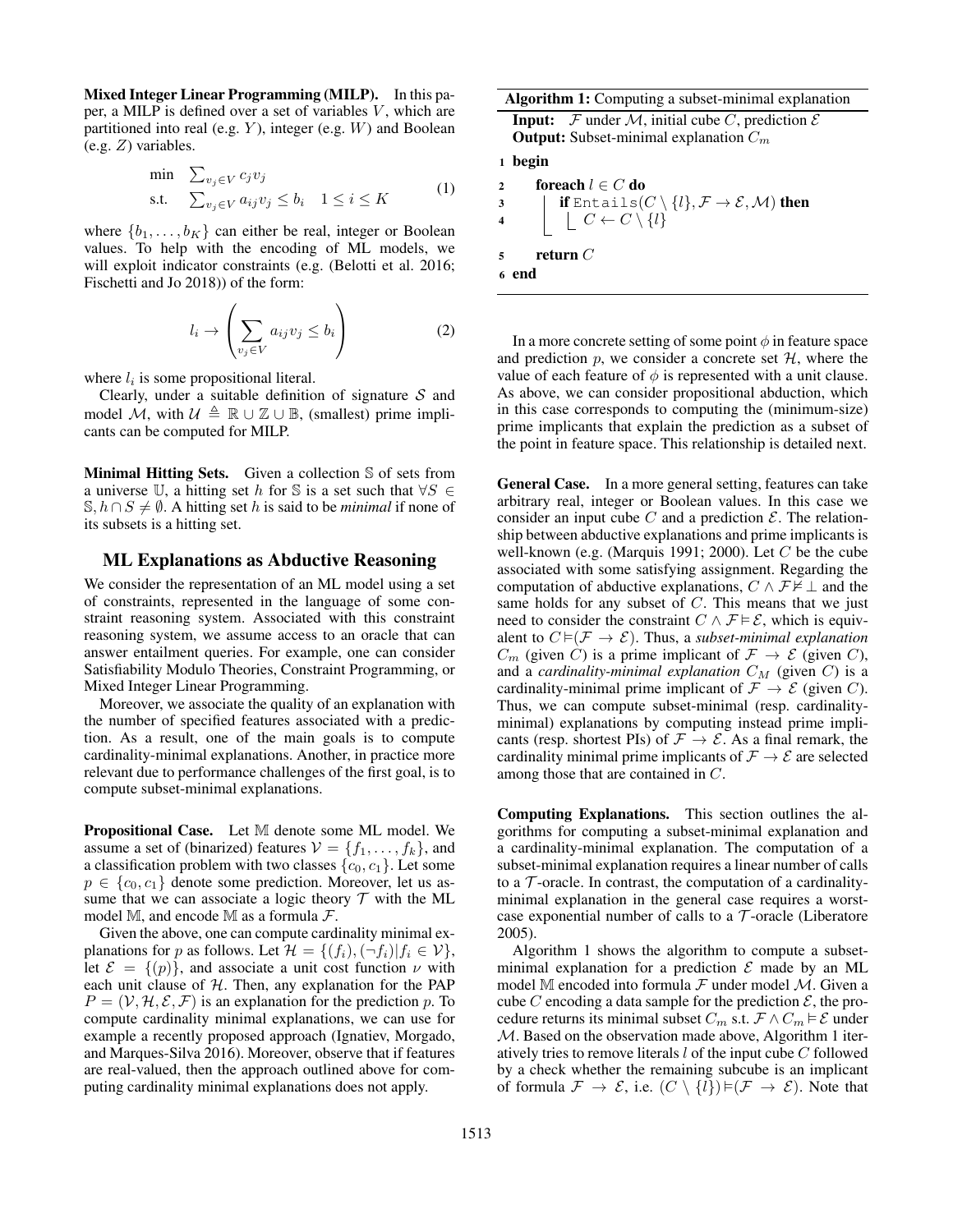Algorithm 2: Computing a smallest size explanation

**Input:**  $\mathcal F$  under  $\mathcal M$ , initial cube C, prediction  $\mathcal E$ **Output:** Cardinality-minimal explanation  $C_M$ 1 begin 2  $\Gamma \leftarrow \emptyset$ 3 while true do 4  $h \leftarrow \text{MinimumHS}(\Gamma)$ 5 **if** Entails $(h, \mathcal{F} \rightarrow \mathcal{E}, \mathcal{M})$  then 6 | | return  $h$ 7 else 8  $\mu \leftarrow \text{GetAssignment}()$  $9$   $|$   $C' \leftarrow$  PickFalseLits $(C \setminus h, \mu)$ 10  $\Gamma \leftarrow \Gamma \cup C'$ 11 end

to check the entailment, it suffices to test whether formula  $(C \setminus \{l\}) \wedge \mathcal{F} \wedge \neg \mathcal{E}$  is *false*. As a result, the algorithm traverses all literals of the cube and, thus, makes  $|C|$  calls to the  $\mathcal T$ -oracle.

Computing a cardinality-minimal explanation is hard for  $\Sigma_2^{\rm P}$  (Eiter and Gottlob 1995) and so it is practically less efficient to perform. For the propositional case, a smallest size explanation can be extracted using directly a propositional abduction solver (Ignatiev, Morgado, and Marques-Silva 2016) applied to the setup described above. Note that in the general case dealing with FOL formulas, the number of all possible hypotheses is infinite and so a similar setup is not applicable. However, and analogously to Algorithm 1, one can start with a given cube C representing an input data sample and consistent with formula  $F$  representing an ML model.

Algorithm 2 shows a pseudo-code of the procedure computing a smallest size explanation for prediction  $\mathcal{E}$ . The algorithm can be seen as an adaptation of the propositional abduction approach (Ignatiev, Morgado, and Marques-Silva 2016) to the general ML explanation problem and is based on the implicit hitting set paradigm. As such, Algorithm 2 is an iterative process, which deals with a set  $\Gamma$  of the sets to hit. Initially, set  $\Gamma$  is empty (line 2). At each iteration, a new smallest size hitting set h for  $\Gamma$  is computed (see line 4). Hitting set  $h$  is then treated as a cube, which is tested on whether it is a prime implicant of formula  $\mathcal{F} \rightarrow \mathcal{E}$  under model  $M$ . As was discussed above, this can be tested by calling a T-oracle on formula  $h \wedge \mathcal{F} \wedge \neg \mathcal{E}$  (line 5). If the  $\mathcal T$ -oracle returns *false*, the algorithm reports hitting set h as a smallest size explanation for the prediction and stops. Otherwise, i.e. if the  $\mathcal T$ -oracle returns *true*, an assignment  $\mu$  for the free variables of formula  $h \wedge \mathcal{F} \wedge \neg \mathcal{E}$  is extracted (see line 8). Assignment  $\mu$  is then used to determine a subset  $C'$ of literals of cube  $C \setminus h$  that were falsified by the previous call to the  $\mathcal T$ -oracle. Finally, set  $\Gamma$  is updated on line 10 to include  $C'$  and the process continues.

Note that the correctness of Algorithm 2, although not proved here, immediately follows from the correctness of the original hitting set based approach to propositional ab-

duction (Ignatiev, Morgado, and Marques-Silva 2016). The intuition behind the algorithm is the following. Every iteration checks whether a given (smallest size) subset  $h$  of the input cube C is an implicant of  $\mathcal{F} \to \mathcal{E}$ . If this is not the case, some other literals, i.e. from set  $C \setminus h$ , should be included to  $h$  at the next iteration of the algorithm. Moreover, a new set  $C'$  to hit comprises only literals of  $C \setminus h$  that were falsified during the previous  $\mathcal T$ -oracle call because they are guaranteed to have been disabled previously, not only by our choice of h but also by the  $\mathcal T$ -oracle call.

Example 1 *Consider an example model mapping pairs of all possible integers*  $i_1$  *and*  $i_2$  *into set*  $\{1, 2\}$ *. Assume the model is encoded to the following set of (indicator) constraints*  $\mathcal{F}$  *given variables*  $z_k \in \{0, 1\}$ *,*  $k \in [3]$ *:* 

$$
\begin{array}{l} z_1 = 1 \leftrightarrow i_1 \leq 0, \ z_3 = 1 \leftrightarrow z_1 + z_2 \leq 1, \ z_3 = 1 \to o = 1 \\ z_2 = 1 \leftrightarrow i_2 \leq 0, \qquad \qquad z_3 = 0 \to o = 2 \end{array}
$$

*Given a data sample encoded as a cube*  $C = (i_1 = 3) \land$  $(i_2 = 2)$ *, the prediction is 1. It is clear that there are two* minimal explanations for this classification:  $C_m^1 = (i_1 = 3)$ and  $C_m^2 = (i_2 = 2)$ . Observe that both can be trivially com*puted by the linear search procedure of Algorithm 1 because*  $C_m^j \models (\mathcal{F} \rightarrow (o=1))$  *is* true *for*  $j \in [\mathbf{2}]$ .

### Encoding Neural Networks with MILP

This section considers a MILP encoding of a neural network with a commonly-used 'rectified linear unit' nonlinear operator (RELU). For simplicity, we explain an encoding of a building block of the network as all blocks have the same structure and are assembled sequentially to form the network. A block consists of a linear transformation and a nonlinear transformation. Let  $x = \{x_1, \ldots, x_n\}, x \in \mathbb{R}^n$  be an input and  $y = \{y_1, \ldots, y_m\} \in \mathbb{R}^m_{\geq 0}$  be an output of a block. First, we apply a linear transformation  $x' = Ax + b$ , where  $A \in \mathbb{R}^m \times \mathbb{R}^n$  and  $b \in \mathbb{R}^m$  are real-valued parameters of the network. Then we apply a non-linear transformation  $y = \text{ReLU}(x')$ , where  $\text{ReLU} = \max(x', 0)$ .

To encode a block, we use a recently proposed MILP encoding (Fischetti and Jo 2018). One useful modeling property of this encoding is that it employs indicator constraints that are natively supported by modern MILP solvers. Hence, we can avoid using the Big-M notation in the encoding that requires good bounds tightening to compute the value of Big-M. To perform the encoding, we introduce two sets of variables: Boolean variables  $z = \{z_1, \ldots, z_m\}, z \in \{0, 1\}^m$ and auxiliary real variables  $s = \{s_1, \ldots, s_m\}, s \in \mathbb{R}^m_{\geq 0}$ . Intuitively, the  $z_i$  variable encodes the sign of  $\sum_{j=1}^{n} a_{i,j} z_j +$  $b_i$ . If  $z_i = 1$  then  $\sum_{j=1}^n a_{i,j} x_j + b_i \le 0$  and  $y_i = 0$ . If  $z_i = 0$ then  $\sum_{j=1}^{n} a_{i,j} x_j + b_i \ge 0$  and  $y_i = \sum_{j=1}^{n} a_{i,j} x_j + b_i$ . A block is encoded as follows:

$$
\sum_{j=1}^{n} a_{i,j} x_j + b_i = y_i - s_i,
$$
\n(3)

$$
z_i = 1 \to y_i \le 0,\tag{4}
$$

 $z_i = 0 \to s_i \leq 0,$  (5)

$$
y_i \ge 0, s_i \ge 0, z_i \in \{0, 1\},\tag{6}
$$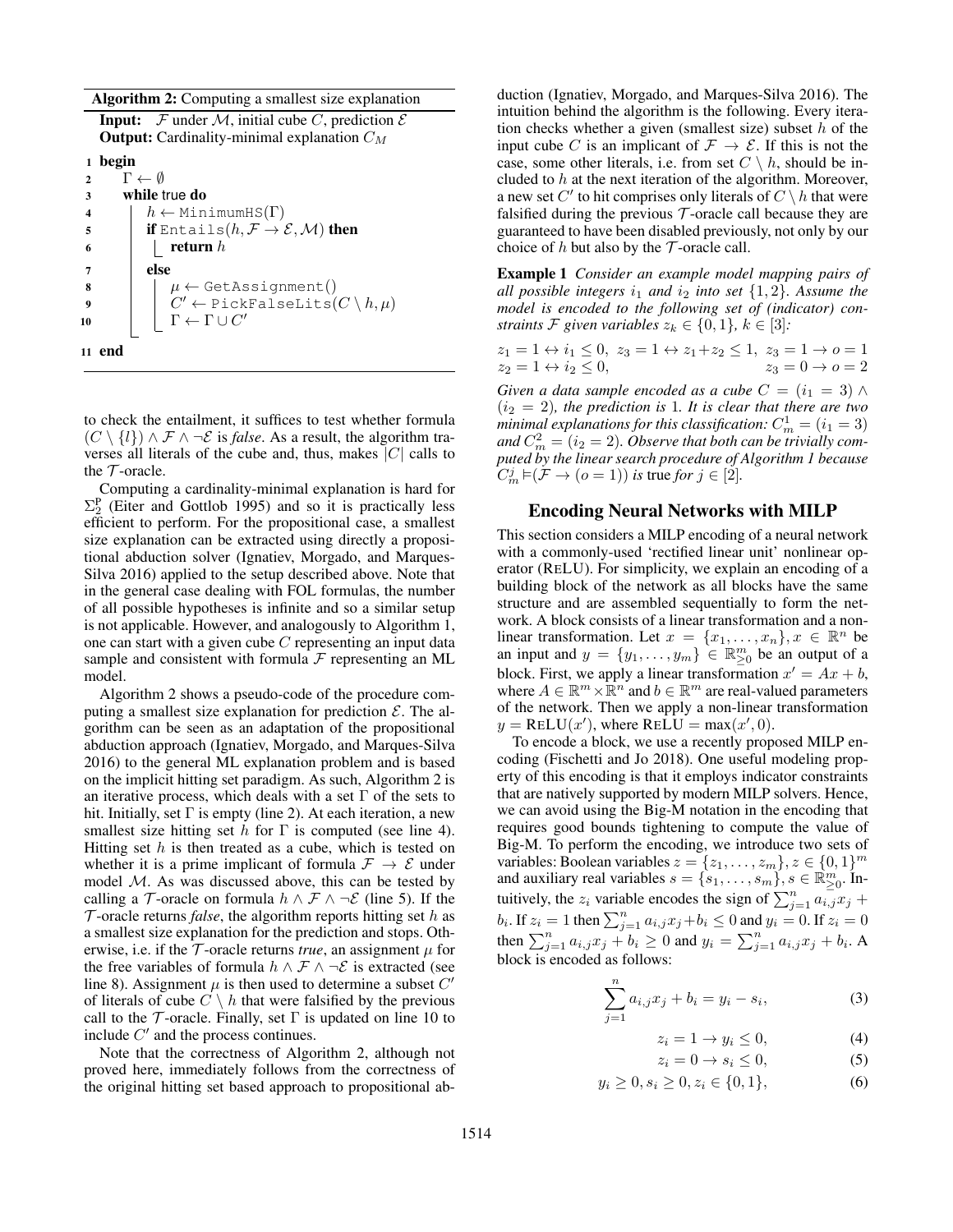where  $i \in [1, m]$ . To see why the encoding is correct we consider two cases. First, we consider the case  $z_i = 1$ . As we mentioned above,  $y_i$  must be zero in this case. Indeed, if  $z = 1$  then  $y_i \leq 0$  holds. Together with  $y_i \geq 0$ , we get that  $y_i = 0$ . Similarly,  $z_i = 0$  should ensure that  $\sum_{j=1}^{n} a_{i,j} x_j +$  $b_i = y_i$ . If  $z = 0$  then  $s_i \le 0$  forcing  $s_i = 0$ . In this case,  $y_i$ equals to  $\sum_{j=1}^n a_{i,j} x_j + \overline{b}_i$ .

A common neural network architecture for classification problems performs a normalization of the network output as the last layer, e.g. the softmax layer. However, we do not need to encode this normalization transformation as it does not change the maximum value of the output that defines prediction of the network.

Example 2 *Consider an example of a block with two inputs,*  $x_1$  *and*  $x_2$  *and two outputs*  $y_1$  *and*  $y_2$ *. Let*  $A = [2, -1; 1, 1]$ *and*  $b = [-1, 1]$  *be parameters of a linear transformation. To encode this block, we introduce auxiliary variables*  $s_1$ *,*  $s_2$ ,  $z_1$  *and*  $z_2$ *. We obtain the following constraints:* 

$$
2x_1 - x_2 - 1 = y_1 - s_1,
$$
  
\n
$$
x_1 + x_2 + 1 = y_2 - s_2,
$$
  
\n
$$
z_1 = 1 \rightarrow y_1 \le 0, z_2 = 1 \rightarrow y_2 \le 0,
$$
  
\n
$$
z_1 = 0 \rightarrow s_1 \le 0, z_2 = 0 \rightarrow s_2 \le 0,
$$
  
\n
$$
y_1 \ge 0, y_2 \ge 0, s_1 \ge 0, s_2 \ge 0, z_1 \in \{0, 1\}, z_2 \in \{0, 1\}.
$$

## Experimental Results

This section evaluates the scalability of the proposed approach to computing cardinality- and subset-minimal explanations and the quality of the computed explanations (in terms of the minimality guarantees). The benchmarks considered include the well-known text-based datasets from the UCI Machine Learning Repository<sup>1</sup> and Penn Machine Learning Benchmarks<sup>2</sup>, as well as the widely used MNIST digits database<sup>3</sup>.

Setup and prototype implementation. To assess scalability, all benchmarks were ran on a Macbook Pro having an Intel Core i7 2.8GHz processor with 8GByte of memory on board. Time limit was set to 1800 seconds while memory limit was set to 4GByte. The prototype implementation of the proposed approach follows Algorithm 1 and Algorithm 2 for computing subset- and cardinality-minimal explanations, respectively. It is written in Python and targets both SMT and MILP solvers<sup>4</sup>. SMT solvers are accessed through the PySMT framework (Gario and Micheli 2015), which provides a unified interface to SMT solvers like CVC4, Math-SAT5, Yices2, and Z3 among a few others. Note that in the following only the results of Yices2 (Dutertre 2014) are shown as of the best performing SMT solver, selected based on a prior experimentation with CVC4, MathSAT5, Yices2, and Z3. CPLEX 12.8.0 (IBM ILOG 2018) is used as a MILP

oracle accessed via its official Python API.<sup>5</sup> The implementation of minimum hitting set enumeration in Algorithm 2 is based on an award-winning maximum satisfiability solver RC2<sup>6</sup> written on top of the PySAT toolkit (Ignatiev, Morgado, and Marques-Silva 2018).

Quality of explanations. This section focuses on a selection of datasets from UCI Machine Learning Repository and Penn Machine Learning Benchmarks (see Table 1 for details). The selected datasets have 9–32 features and contain 164–691 data samples. The experiment is organized as follows. First, given a dataset, a neural network is trained<sup>7</sup> and encoded as described above. Second, the explanation procedure (computing either a subset- or a cardinality-minimal explanation) is ran for each sample of the dataset. If all samples get explained within 1800 seconds in total, the procedure is deemed to succeed. Otherwise, the process is interrupted meaning that the explanations for some of the samples are not extracted successfully.

Column 1 of Table 1 lists the selected datasets followed by the number of features. Column 4 details the minimal, average, and maximal size of explanations per sample for a given a dataset (depending on prefix m, a, and M in column 3). Analogously, columns 5–9 depict the minimal, average, and maximal time spent for computing an explanation for a given dataset, either with an SMT or a MILP oracle in use.

As one can observe, using a MILP oracle is preferred as it consistently outperforms its SMT rival. In general, the MILP-based solution is able to compute a subset-minimal explanation of a sample in a fraction of a second. Also note that subset- and cardinality-minimal explanation size varies a lot depending on the dataset. On the one hand, it may be (see *australian*) enough to keep just 1 feature to explain the outcome, which is  $\approx 7\%$  of the data sample. On the other hand, some data samples cannot be reduced at all (see the M values in column 4). On average, the relative size of subsetminimal explanations varies from 28.5% to 86.7% with the mean value being 60.5%. This is deemed to provide a reasonable reduction of sample size, which may help a human interpret the outcomes of a machine learning classifier.

Subset- vs. cardinality-minimal explanations. Compared to subset-minimal explanations, computing smallest size explanations is significantly more expensive due to the problem being hard for the second level of the polynomial hierarchy. As one can observe, the proposed explanation procedure fails to explain *all* data samples within the given total 1800 seconds (see *australian*, *auto*, *backache*).

<sup>1</sup> https://archive.ics.uci.edu/ml/

<sup>2</sup> https://github.com/EpistasisLab/penn-ml-benchmarks/

<sup>3</sup> http://yann.lecun.com/exdb/mnist/

<sup>&</sup>lt;sup>4</sup>Here we mean that training and encoding of neural networks as well as the explanation procedures are implemented in Python.

 $5$ Note that more efficient reasoning engines exist (Katz et al. 2017; Ruan, Huang, and Kwiatkowska 2018; Gehr et al. 2018; Dutta et al. 2018). Those were not tested because the explanation procedure relies on efficient incremental access to the oracle and its ability to add and remove constraints *"on the fly"*.

<sup>6</sup> https://maxsat-evaluations.github.io/2018

<sup>&</sup>lt;sup>7</sup>Each neural network considered has one hidden layer with  $i \in$ {10, 15, 20} neurons. The accuracy of the trained NN classifiers is at least 92% on all the considered datasets.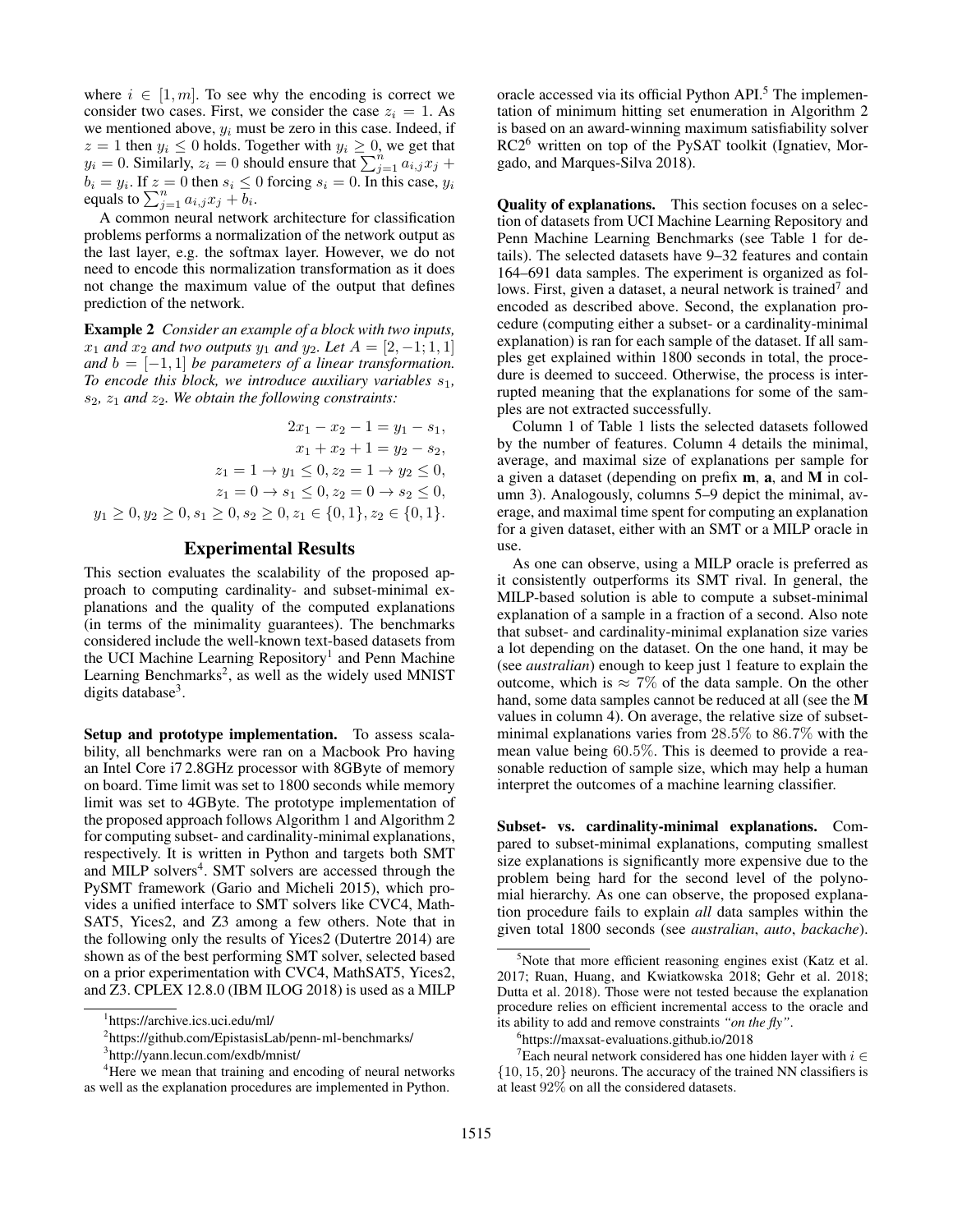Table 1: Subset-minimal and cardinality-minimal explanations for the selected UCI and PennML datasets. Explanations are computed with the use of an SMT or a MILP oracle. The data shows minimal (m), average (a), and maximal (M) size of the computed explanations per dataset, as well as minimal  $(m)$ , average  $(a)$ , and maximal  $(M)$  time per dataset required to extract one explanation either by an SMT oracle or its MILP counterpart.

| <b>Dataset</b> |      |   |                | <b>Minimal explanation</b> |           | <b>Minimum explanation</b> |       |                     |  |  |
|----------------|------|---|----------------|----------------------------|-----------|----------------------------|-------|---------------------|--|--|
|                |      |   | size           | $SMT(s)$ MILP $(s)$        |           | size                       |       | $SMT(s)$ MILP $(s)$ |  |  |
|                |      | m | 1              | 0.03                       | $_{0.05}$ |                            |       |                     |  |  |
| australian     | (14) | a | 8.79           | 1.38                       | 0.33      |                            |       |                     |  |  |
|                |      | М | 14             | 17.00                      | 1.43      |                            |       |                     |  |  |
|                |      | m | 14             | 0.05                       | 0.19      |                            |       |                     |  |  |
| auto           | (25) | a | 19.99          | 2.69                       | 0.36      |                            |       |                     |  |  |
|                |      | М | 25             | 37.38                      | 0.76      |                            |       |                     |  |  |
|                |      | m | 13             | 0.13                       | 0.14      |                            |       |                     |  |  |
| backache       | (32) | a | 19.28          | 5.08                       | 0.85      |                            |       |                     |  |  |
|                |      | М | 26             | 22.21                      | 2.75      |                            |       |                     |  |  |
|                |      | m | 3              | 0.02                       | 0.04      | 3                          | 0.02  | 0.03                |  |  |
| breast-cancer  | (9)  | a | 5.15           | 0.65                       | 0.20      | 4.86                       | 2.18  | 0.41                |  |  |
|                |      | М | 9              | 6.11                       | 0.41      | 9                          | 24.80 | 1.81                |  |  |
|                |      | m | 4              | 0.05                       | 0.07      | $\overline{4}$             |       | 0.07                |  |  |
| cleve          | (13) | a | 8.62           | 3.32                       | 0.32      | 7.89                       |       | 5.14                |  |  |
|                |      | М | 13             | 60.74                      | 0.60      | 13                         |       | 39.06               |  |  |
|                |      | m | 7              |                            | 0.07      | 7                          |       | 0.07                |  |  |
| cleveland      | (13) | a | 9.23           |                            | 0.34      | 8.92                       |       | 2.03                |  |  |
|                |      | М | 13             |                            | 1.02      | 13                         |       | 12.25               |  |  |
|                |      | m | $\overline{4}$ | 0.02                       | 0.05      | $\bf{4}$                   | 0.02  | 0.05                |  |  |
| glass          | (9)  | a | 7.82           | 0.18                       | 0.15      | 7.68                       | 1.13  | 0.29                |  |  |
|                |      | М | 9              | 3.26                       | 0.38      | 9                          | 15.47 | 2.48                |  |  |
|                |      | m | $\overline{2}$ | 0.02                       | 0.05      | $\overline{2}$             | 0.02  | 0.04                |  |  |
| glass2         | (9)  | a | 5.20           | 0.47                       | 0.15      | 4.51                       | 3.31  | 0.74                |  |  |
|                |      | М | 9              | 1.42                       | 0.38      | 9                          | 10.98 | 2.21                |  |  |
|                |      | m | 3              | 0.01                       | 0.05      | 3                          | 0.01  | 0.03                |  |  |
| heart-statlog  | (13) | a | 8.13           | 0.13                       | 0.15      | 7.09                       | 1.51  | 1.01                |  |  |
|                |      | М | 13             | 0.89                       | 0.38      | 13                         | 8.16  | 8.12                |  |  |
|                |      | m | 6              | 0.02                       | 0.04      | $\overline{4}$             | 0.01  | 0.04                |  |  |
| hepatitis      | (19) | a | 11.42          | 0.07                       | 0.06      | 9.39                       | 4.07  | 2.89                |  |  |
|                |      | М | 19             | $_{0.26}$                  | 0.20      | 19                         | 27.05 | 22.23               |  |  |
|                |      | m | 3              | 0.01                       | 0.02      | 3                          | 0.01  | $_{0.02}$           |  |  |
| voting         | (16) | a | 4.56           | 0.04                       | 0.13      | 3.46                       | 0.3   | 0.25                |  |  |
|                |      | М | 11             | 0.10                       | 0.37      | 11                         | 1.25  | 1.77                |  |  |
|                |      | m | 3              | 0.02                       | 0.02      | 3                          | 0.02  | 0.04                |  |  |
| spect          | (22) | a | 7.31           | 0.13                       | 0.07      | 6.44                       | 1.61  | $_{0.67}$           |  |  |
|                |      | М | 20             | 0.88                       | 0.29      | 20                         | 8.97  | 10.73               |  |  |

As in the case of minimal explanations, the MILP oracle outperforms the SMT-based solver being able to explain 2 more datasets. The size of smallest size explanations varies from 21.6% to 85.3% with the average value being 52.6%. Although cardinality-minimal explanations are in general smaller than subset-minimal ones, their computation takes a lot more time and so the overall advantage of minimum

size explanations seems questionable.

State-of-the-art in logic-based explanations. As a side problem, here we compare the quality of explanations produced by the current approach with the state of the art in logic-based explanation of Bayesian network classifiers (Shih, Choi, and Darwiche 2018), given a concrete dataset. Following (Shih, Choi, and Darwiche 2018), let us focus on the Congressional Voting Records dataset (referred to as *voting* in Table 1). The dataset contains 16 key votes by Congressmen of the U.S. House of Representatives, expressed as Boolean *yes* and *no* (*1* and *0*). Consider the following list of votes classified as Republican:

(0 1 0 1 1 1 0 0 0 0 0 0 1 1 0 1)

The BDD-based approach of (Shih, Choi, and Darwiche 2018) for explaining Bayesian network classifiers computes the following *smallest size* explanations of size 9:

| ( 011 000 |  |  |  |  |  |  | 1 1 0) |
|-----------|--|--|--|--|--|--|--------|
| ( 0111 00 |  |  |  |  |  |  | 1 1 0  |

To be able to compare to this data, we trained 4 neural networks separately of each other<sup>8</sup> and tried to "explain" their predictions given this concrete data sample. As a result, we got the following *subset-minimal* explanations of size varying from 3 to 5:

| $\left($ |                                                                                                                                                                    |  | $0\qquad 0$ | $0$ )           |
|----------|--------------------------------------------------------------------------------------------------------------------------------------------------------------------|--|-------------|-----------------|
|          | $\begin{array}{ccc} \begin{array}{ccc} \end{array} & \begin{array}{ccc} \end{array} & \begin{array}{ccc} \end{array} & \begin{array}{ccc} \end{array} \end{array}$ |  | $0\qquad 0$ |                 |
|          | $($ 0 1                                                                                                                                                            |  | $0\qquad 0$ | $0 \rightarrow$ |
|          | $($ 0 1                                                                                                                                                            |  | $0\qquad 0$ | 1)              |

A possible intuition behind this impressive result is that models based on neural networks may generalize better than solutions relying on Bayesian networks and/or they allow for more "aggressive" and, thus, more efficient interpretation.

It should also be noted that the proposed approach is constraint-agnostic and computes explanations "of the fly" in the *online* manner while the work of (Shih, Choi, and Darwiche 2018) relies on prior compilation of the classifier function into a BDD, which is in general known to be computationally expensive.

Scalability and MNIST digits. A widely used benchmark dataset for testing machine learning models is MNIST digits, which comprises a set of greyscale images depicting handwritten digits. This section aims at illustrating visually and discussing a few minimal explanations provided for example predictions of a neural network trained on the MNIST digits datasets. Concretely, let us consider a neural network with one hidden layer containing 15 or 20 neurons trained to distinguish two digits, e.g. 1 and 3, or 1 and 7, among other pairs. Each MNIST data sample describes a picture of size  $28 \times 28$ , and so the total number of features is 784.

Observe that the number of features makes these datasets significantly more challenging for extracting explanations. Our experiments confirm this fact as the average time spent for computing one subset-minimal explanation using

<sup>8</sup>Due to randomization when training, the resulting networks may represent different functions and, thus, behave differently.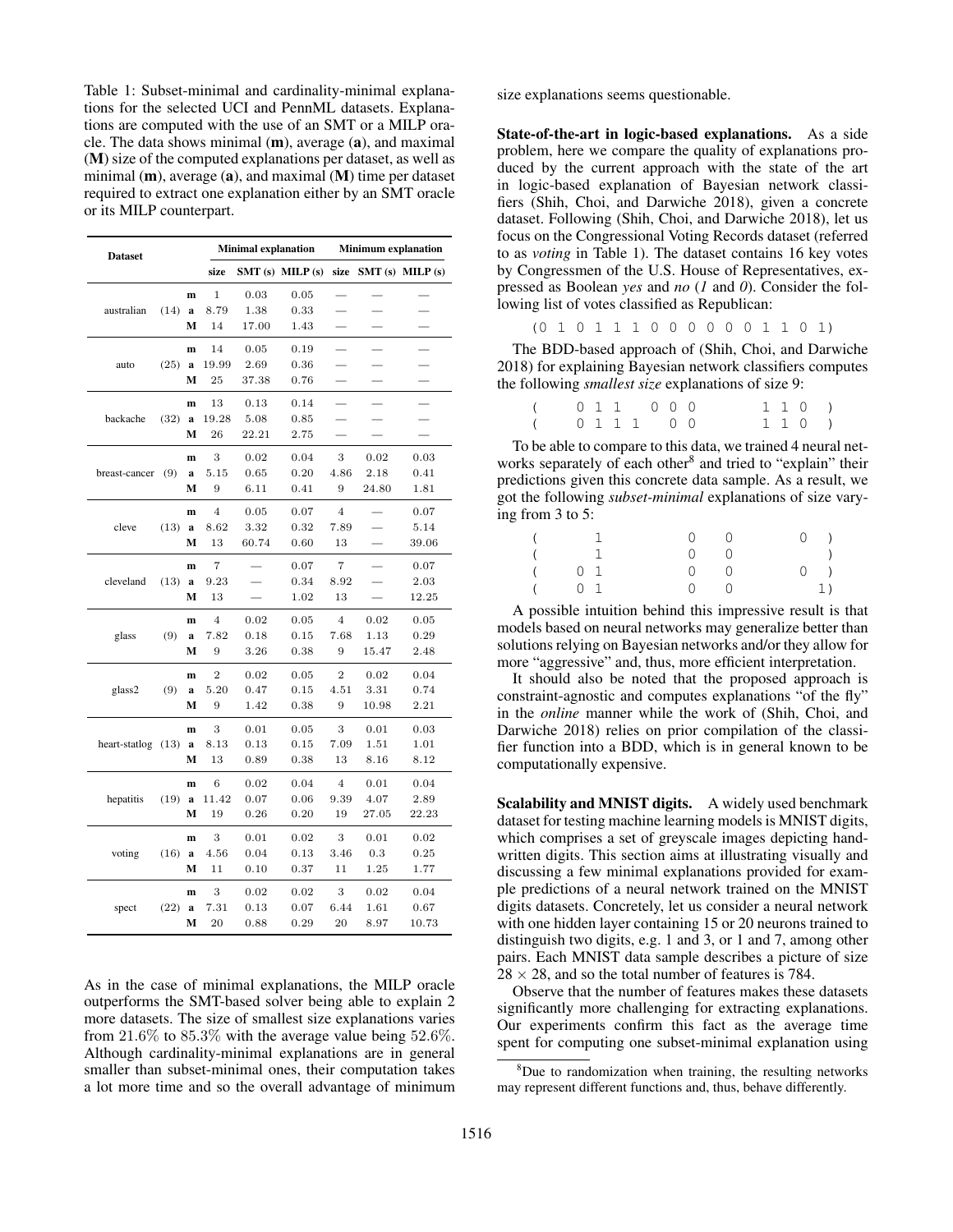

Figure 1: Possible minimal explanations for digit one.



Figure 2: Possible minimal explanations for digit three.

a MILP oracle is about 52.86 seconds. As for SMT, given 1 hour time limit, we were unable to get an explanation for any MNIST data sample using the SMT solvers available in PySMT. The average size of subset-minimal explanations varies from 46.4% to 80.3% of the total number of pixels (i.e. 784), with the mean value being 63.92%. Also note that no cardinality-minimal explanation was computed within 1 hour time limit. This holds for all SMT and MILP alternatives tried.

Let us focus on two particular data samples shown in Figure 1a and Figure 2a. These samples describe concrete ways of writing digits 1 and 3. Subset-minimal explanations for these samples computed by Algorithm 1 are depicted in Figure 1b and Figure 2b, respectively. (Observe that pixels included in the explanations are either red or magenta while greyscale parts of the images are excluded from the explanations.) Note that Algorithm 1 tries to remove pixels from an image one by one starting from the top left corner and ending at the bottom right corner. As shown in Figure 1b and Figure 2b, this procedure ends up keeping the bottom part of the image as it is needed to forbid misclassifications while the top part of the image being removed. While this is perfectly correct from the logical perspective, it may not satisfy some users as it does not give any reasonable hint on why the image is classified that specific way.

In this situation, better results could be obtained if the pixels were traversed in a different order. For instance, one may find reasonable first to remove pixels that are far from the image center because the most important information in an image is typically located close to its center. Applying this strategy to the considered samples results in the explanations highlighted in Figure 1c and Figure 2c.

Another possible policy would be to prefer removing dark parts of an image keeping the light parts. The result of applying this policy is shown in Figure 1d and Figure 2d.<sup>9</sup>

Moreover, a user may consider other heuristics to sort the pixels including various combinations of the ones described above. As there can be myriads of possible explanations for the same data sample, trying various heuristics to sort/order the pixels can help obtaining explanations that are more interpretable than the other from a human's point of view.

Summary. As shown above, the proposed approach for computing subset- and cardinality-minimal explanations for ML models using an underlying constraints formalism can obtain high quality results for a variety of popular datasets, e.g. from UCI Machine Learning Repository, Penn Machine Learning Benchmarks, and also MNIST digits. In particular, the experimental results indicate that the approach, if applied to neural network classifiers, is capable of obtaining explanations that are reasonably smaller than those of the state of the art and, thus, may be preferred as more interpretable from the point of view of human decision makers.

Scalability of the proposed ideas was tested with the use of SMT and MILP oracles. As it was shown, MILP in general outperforms its SMT counterparts. It was also shown that computing smallest-size explanations is computationally quite expensive, which makes subset-minimal explanations a better alternative. Another important factor here is that subset-minimal explanations are usually just a bit larger than cardinality-minimal explanations.

## Related Work

We briefly overview two lines of research on heuristicbased explanations of machine learning models. The first line focuses on explaining a complex ML model as a whole using an interpretable model (Frosst and Hinton 2017; Zhang et al. 2018). Such algorithms take a pair of ML models, an original complex ML model and a target explainable model, as an input. For example, the original model may be a trained neural network, and the target model may be a decision tree (Zhang et al. 2018). One of the underlying assumptions here is that there exists a transformation from the original model to the target model that preserves the accuracy of the original model. The second line of work focuses on explanations of an ML model for a given input (Ribeiro, Singh, and Guestrin 2016; 2018; Simonyan, Vedaldi, and Zisserman 2013). For example, given an image of a car, we might want an explanation why a neural network classifies this image as a car. The most prominent example is the LIME framework (Ribeiro, Singh, and Guestrin 2016). The main idea of the method is to learn important features of the input using its local perturbations. The algorithm observes how the ML model behaves on perturbed inputs. Based on this information, important features for the classification of a given sample are linearly separated from the rest of the features. The LIME method is model agnostic, as it can work with any ML model. Another group of methods is based on the saliency map (Simonyan, Vedaldi, and Zisserman 2013). The idea is that the most important input features can be obtained using the knowledge of the ML model, e.g. gradients. However, none of these approaches provides any guarantees on the quality of explanations.

 $9^9$ Note that none of the presented explanations for digit 1 follows exactly the shape of the digit. The reason is that in many cases the area occupied by the shape of digit 1 is *"contained"* in the area of some shapes of digit 3 and so some of the pixels *"irrelevant"* to 1 are needed in order to forbid classifying the digit as 3.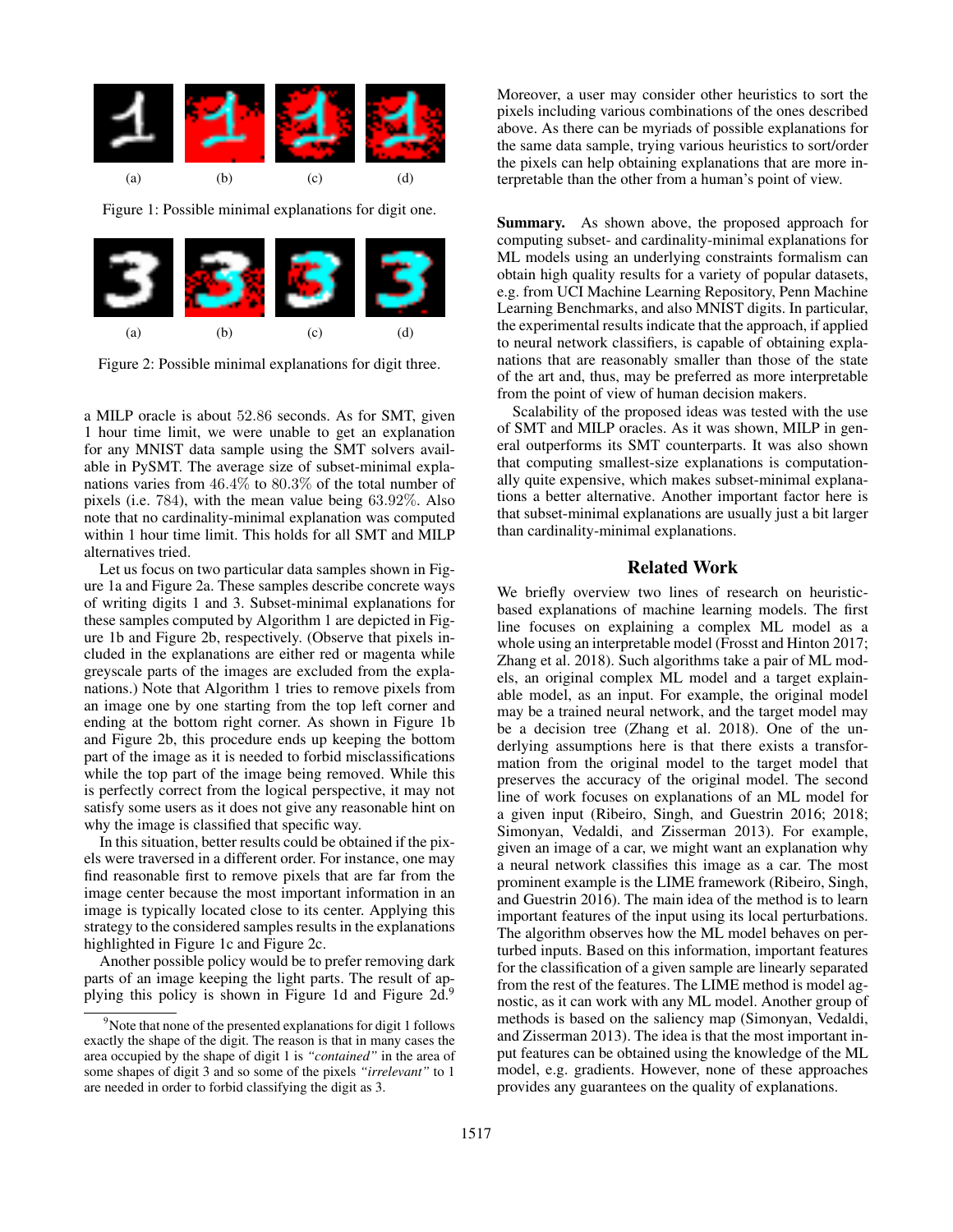## Discussion and Future Work

This paper proposes a principled approach to the problem of computing explanations of ML models. Nevertheless, the use of abductive reasoning, and the associated complexity, can raise concerns regarding *robustness* and *scalability*. Several ways can be envisioned to tackle the robustness issue. First, the approach enables a user not only to compute one explanation, either minimal or minimum, but also to *enumerate* a given number of such explanations. Second, since the proposed approach is based on calls to some oracle, preferences over explanations, e.g. in terms of (in)dependent feature weights, can in principle be accommodated.

Regarding the issue of scalability, it should be noted that developed prototype serves as a *proof of concept* that the proposed generic approach can provide small and reasonable explanations, which are arguably easier to understand by a human decision maker, this despite the underlying ML model being a blackbox, whose decisions may look uninterpretable per se. As the experimental results show, this holds for all the benchmark sets studied. Moreover and as the experimental results suggest, the approach still applies (with no conceptual modification) if one opts to use oracles other than an ILP solver (Katz et al. 2017; Ruan, Huang, and Kwiatkowska 2018; Gehr et al. 2018; Dutta et al. 2018). Given the performance results obtained by these recent works, one should expect to be able to handle larger-scale NNs. Furthermore, since the proposed approach is constraint-agnostic, the same ideas can provide the basis for the the development of efficient decision procedures and effective encodings, not only for NN-based classifiers, but also for other state-of-the-art machine learning models. An alternative way to improve scalability would be to apply *abstraction refinement* techniques, a prominent approach that proved invaluable in many other settings.

Although the scalability of approaches for computing explanations is an important issue, the existence of a principled approach can serve to benchmark other heuristic approaches proposed in recent work (Ribeiro, Singh, and Guestrin 2016; Frosst and Hinton 2017). More importantly, the proposed principled approach can elicit new heuristic approaches, that scale better than the exact methods outlined in the paper, but which in practice perform comparably to those exact methods. Observe also that explanations provided by any heuristic approach can, not only be validated, but can also be *minimized further*, in case additional minimization can be achieved.

As a final remark, note that by providing a high-level description, independent of a concrete ML model, the paper shows how the same general approach can be applied to any ML model that can be represented with (first-order logic) constraints. This demonstrates the flexibility of the proposed solution in that most existing ML models can (at least conceptually) be encoded with FOL. We emphasize that the approach is perfectly general. If for some reason FOL is inadequate to encode some ML model, one could consider second-order or even higher order logics. Of course, the price to pay would be the (potential) issues with decidability and scalability.

## **Conclusions**

Explanations of ML predictions are essential in a number of applications. Past work on computing explanations for ML models has mostly addressed heuristic approaches, which can yield poor quality solutions. This paper proposes the use of abductive reasoning, namely the computation of (shortest) prime implicants, for finding subset- or cardinality-minimal explanations. Although the paper considers MILP encodings of NNs, the proposed approach is constraint-agnostic and independent of the ML model used. A similar approach can be applied to any other ML model, provided the model can be represented with some constraint reasoning system and entailment queries can be decided with a dedicated oracle. The experimental results demonstrate the quality of the computed explanation, and highlight an important tradeoff between subset-minimal explanations, which are computationally easier to find, and cardinality-minimal explanations, which can be far harder to find, but which offer the best possible quality (measure as the number of specified features).

A number of lines of work can be envisioned. These include considering other ML models, other encodings of ML models, other approaches for answering entailment queries, and also the evaluation of additional benchmark suites.

### References

Al-Shedivat, M.; Dubey, A.; and Xing, E. P. 2018. The intriguing properties of model explanations. *CoRR* abs/1801.09808.

Angelino, E.; Larus-Stone, N.; Alabi, D.; Seltzer, M.; and Rudin, C. 2017. Learning certifiably optimal rule lists. In *KDD*, 35–44.

Baehrens, D.; Schroeter, T.; Harmeling, S.; Kawanabe, M.; Hansen, K.; and Müller, K. 2010. How to explain individual classification decisions. *Journal of Machine Learning Research* 11:1803–1831.

Barrett, C. W.; Sebastiani, R.; Seshia, S. A.; and Tinelli, C. 2009. *Handbook of Satisfiability*. IOS Press. chapter Satisfiability Modulo Theories.

Belotti, P.; Bonami, P.; Fischetti, M.; Lodi, A.; Monaci, M.; Nogales-Gómez, A.; and Salvagnin, D. 2016. On handling indicator constraints in mixed integer programming. *Comp. Opt. and Appl.* 65(3):545–566.

Biere, A.; Heule, M.; van Maaren, H.; and Walsh, T., eds. 2009. *Handbook of Satisfiability*, volume 185 of *Frontiers in Artificial Intelligence and Applications*. IOS Press.

DARPA. 2016. DARPA explainable Artificial Intelligence (XAI) program.

Darwiche, A. 2018. Human-level intelligence or animal-like abilities? *Commun. ACM* 61(10):56–67.

Dillig, I.; Dillig, T.; McMillan, K. L.; and Aiken, A. 2012. Minimum satisfying assignments for SMT. In *CAV*, 394– 409.

Doshi-Velez, F., and Kim, B. 2017. A roadmap for a rigorous science of interpretability. *CoRR* abs/1702.08608.

Dutertre, B. 2014. Yices 2.2. In *CAV*, 737–744.